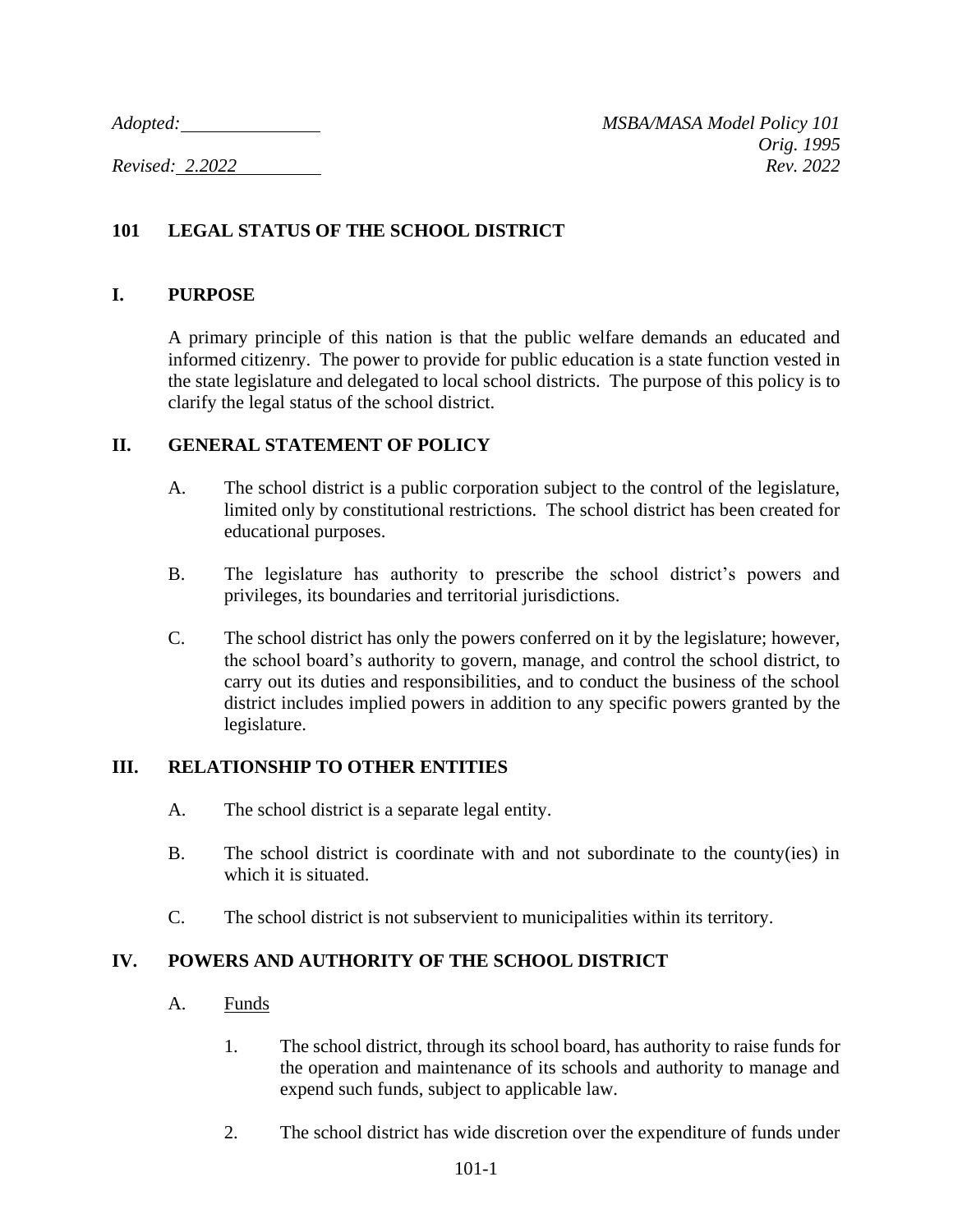its control for public purposes, subject to the limitations provided by law.

- 3. School district officials occupy a fiduciary position in the management and expenditure of funds entrusted to them.
- B. Raising Funds
	- 1. The school district shall, within the limitations specified by law, provide by levy of tax necessary funds for the conduct of schools, payment of indebtedness, and all proper expenses.
	- 2. The school district may issue bonds in accordance with the provisions of Minn. Stat. Ch. 475, or other applicable law.
	- 3. The school district has authority to accept gifts and donations for school purposes, subject to applicable law.

### C. Property

- 1. The school district may acquire property for school purposes. It may sell, exchange, or otherwise dispose of property which is no longer needed for school purposes, subject to applicable law.
- 2. The school district shall manage its property in a manner consistent with the educational functions of the district.
- 3. The school district may permit the use of its facilities for community purposes which are not inconsistent with, nor disruptive of, its educational mission.
- 4. School district officials hold school property as trustees for the use and benefit of students, taxpayers, and the community.
- D. Contracts
	- 1. The school district is empowered to enter into contracts in the manner provided by law.
	- 2. The school district has authority to enter into installment purchases and leases with an option to purchase, pursuant to Minn. Stat. § 465.71 or other applicable law.
	- 3. The school district has authority to make contracts with other governmental agencies and units for the purchase, lease or other acquisition of equipment, supplies, materials, or other property, including real property.
	- 4. The school district has authority to enter into employment contracts. As a public employer, the school district, through its designated representatives,